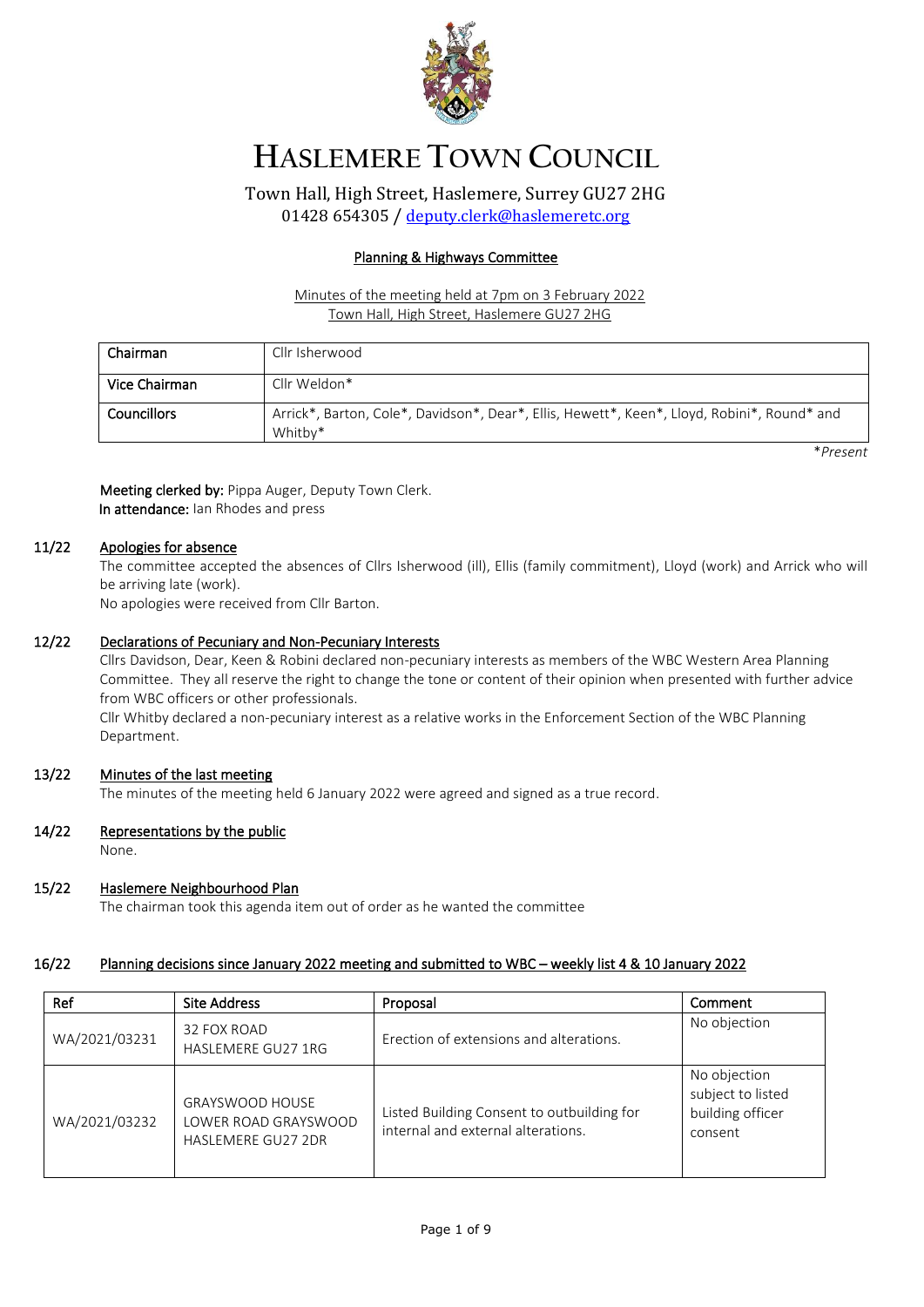| WA/2021/03237  | WOODSIDE<br>9 LOWER ROAD<br>GRAYSWOOD GU27 2DR                     | Erection of extensions and alterations<br>following demolition of existing lean to.                                                                                      | Objection - see<br>separate comment<br>below                                    |
|----------------|--------------------------------------------------------------------|--------------------------------------------------------------------------------------------------------------------------------------------------------------------------|---------------------------------------------------------------------------------|
| WA/2021/03221  | THE LODGE, RED COURT<br>SCOTLAND LANE<br>HASLEMERE GU27 3AN        | Erection of extensions and alterations<br>following demolition of attached outhouse,<br>erection of detached garage and store with<br>studio above and associated works. | No objection                                                                    |
| WA/2021/03220  | THE LODGE, RED COURT<br><b>SCOTLAND LANE</b><br>HASLEMERE GU27 3AN | Listed Building consent for internal and<br>external alterations to main dwelling.                                                                                       | No objection<br>subject to listed<br>building officer<br>consent                |
| WA/2021/03243  | <b>GREENWAYS</b><br>WEYDOWN ROAD<br>HASLEMERE GU27 1DT             | Erection of extensions and alterations<br>following demolition of existing conservatory.                                                                                 | No objection<br>subject to suitable<br>bat protection                           |
| WA/2021/03227  | HEARTSEASE, GRAYSWOOD<br>ROAD, HASLEMERE GU27<br>2BS               | Application under Section 73 to vary Condition<br>1 (approved plans) of WA/2021/0081 to allow<br>for alterations to fenestration                                         | No objection                                                                    |
| WA/2021/03222  | <b>HEATHER CLOSE</b><br>TILFORD ROAD<br>HINDHEAD GU26 6RB          | Erection of outbuilding for use as ancillary<br>habitable accommodation following<br>demolition of existing garage and shed.                                             | No objection<br>subject to it<br>remaining ancillary<br>to the main<br>dwelling |
| NMA/2022/00031 | LAND AT STURT FARM,<br>STURT ROAD, HASLEMERE<br><b>GU27 3SE</b>    | Amendment to WA/2017/1346 to extend<br>working hours for construction activities on<br>site.                                                                             | No objection                                                                    |
| WA/2022/03256  | Long Coppice Field<br><b>FARNHAM LANE</b><br>HASLEMERE GU27 1HG    | Erection of a replacement agricultural building<br>and utility shed (retrospective)                                                                                      | No objection                                                                    |
| WA/2022/00052  | 28 THE AVENUE<br>HASLEMERE GU27 1JT                                | Erection of single storey extension.                                                                                                                                     | No objection                                                                    |
| WA/2022/00056  | 145 KINGS ROAD<br>HASLEMERE GU27 2QQ                               | Alterations to elevations together with<br>alterations to integral garage to form<br>habitable accommodation.                                                            | No objection                                                                    |
| WA/2022/00012  | GRAYSWOOD COTTAGE<br><b>GRAYSWOOD ROAD</b><br>HASLEMERE GU27 2DE   | Erection of single storey extensions following<br>demolition of existing side and rear<br>extensions.                                                                    | No objection                                                                    |
| WA/2022/00091  | Land to the rear of<br>32 WEST STREET<br>HASLEMERE GU27 2AB        | Conversion of the existing building to a two<br>bedroom dwelling.                                                                                                        | Comment to follow<br>4 February 2022                                            |
| WA/2022/00068  | <b>BEECHFIELD</b><br>CHURCH LANE<br>HASLEMERE GU27 2BJ             | Erection of extensions and alterations<br>following demolition of existing detached<br>garage.                                                                           | No objection                                                                    |
| WA/2022/00088  | <b>BLUE HILLS</b><br>THREE GATES LANE<br>HASLEMERE GU27 2ET        | Change of Use of land to residential use and<br>construction of a tennis court and associated<br>fencing                                                                 | Comment to follow<br>4 February 2022                                            |
| WA/2022/00106  | AMBERLEY<br>MIDHURST ROAD<br>HASLEMERE<br><b>GU27 2NQ</b>          | Erection of extensions and alterations and<br>erection of detached garage with associated<br>works.                                                                      | No objection                                                                    |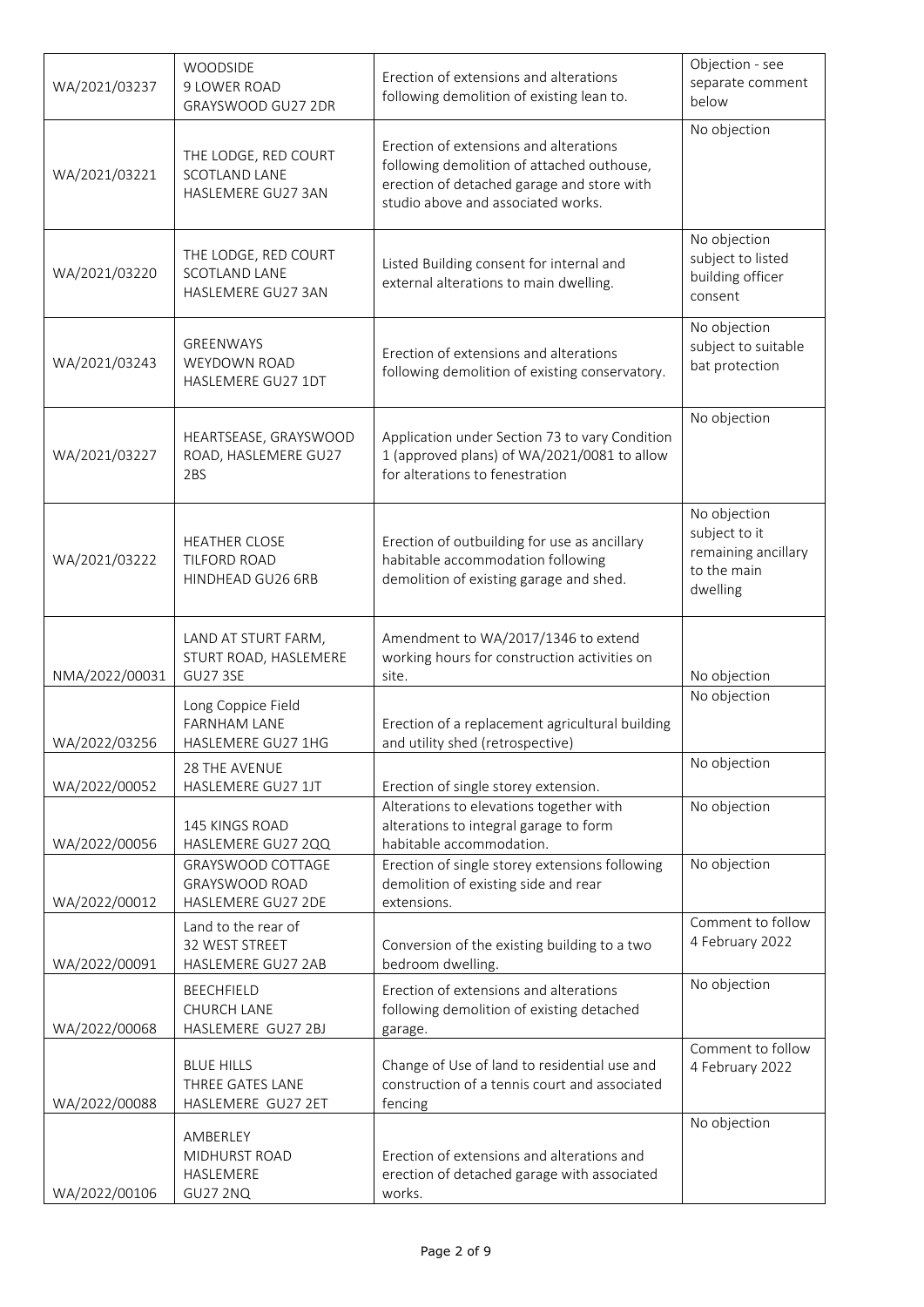|               | <b>GEORGIAN HOUSE HOTEL</b> |                                                   | Comment to follow                 |
|---------------|-----------------------------|---------------------------------------------------|-----------------------------------|
|               | 37-41 HIGH STREET           |                                                   | 4 February                        |
| WA/2022/00094 | HASLEMERE GU27 2JY          | Sitting of three umbrellas                        |                                   |
|               | <b>GEORGIAN HOUSE HOTEL</b> |                                                   | No objection                      |
|               | 37-41 HIGH STREET           |                                                   |                                   |
| WA/2022/00093 | HASLEMERE GU27 2JY          | Erection of single storey extension.              |                                   |
|               |                             |                                                   | No objection                      |
|               | <b>GEORGIAN HOUSE HOTEL</b> |                                                   | subject to listed                 |
|               | 37-41 HIGH STREET           | Listed building consent for the erection of a     | building officer                  |
| WA/2022/00096 | HASLEMERE GU27 2JY          | single storey extension.                          | consent                           |
|               |                             |                                                   | No objection<br>subject to listed |
|               |                             |                                                   | building officer                  |
|               | <b>GEORGIAN HOUSE HOTEL</b> | Listed building consent for the erection of a     | consent                           |
|               | 37-41 HIGH STREET           | metal framed and glazed terrace enclosure         |                                   |
| WA/2022/00097 | HASLEMERE GU27 2JY          | and retractable awning to private terrace.        |                                   |
|               |                             |                                                   | No objection                      |
|               | POUND CORNER HOUSE          |                                                   |                                   |
|               | 90 HIGH STREET              |                                                   |                                   |
| WA/2022/00072 | HASLEMERE GU27 2LA          | Installation of solar panels.                     |                                   |
|               |                             |                                                   | No objection<br>subject to listed |
|               | POUND CORNER HOUSE          |                                                   | building officer                  |
|               | 90 HIGH STREET              | Listed Building consent for installation of solar | consent                           |
| WA/2022/00071 | HASLEMERE GU27 2LA          | panels.                                           |                                   |
|               |                             |                                                   | No objection                      |
|               | <b>GEORGIAN HOUSE HOTEL</b> | Erection of a metal framed and glazed terrace     |                                   |
|               | 37-41 HIGH STREET           | enclosure and retractable awning to private       |                                   |
| WA/2022/00092 | HASLEMERE GU27 2JY          | terrace.                                          |                                   |
|               | <b>FIVEOAKS</b>             |                                                   | No objection                      |
|               | WHITMORE VALE ROAD          |                                                   |                                   |
| WA/2022/00079 | HINDHEAD GU26 6JA           | Erection of extensions and alterations.           |                                   |
|               | ST EDMUNDS SCHOOL           |                                                   | No objection                      |
|               | <b>TRUST LTD</b>            |                                                   |                                   |
|               | ST EDMUNDS SCHOOL           |                                                   |                                   |
|               | PORTSMOUTH ROAD             | Demolition of office building, and provision of   |                                   |
| WA/2022/00001 | HINDHEAD GU26 6BH           | new dining halls and kitchen.                     |                                   |

# WA/2021/03237 Woodside, 9 Lower Road, Grayswood

Haslemere Town Council wishes to **object** to this application on the following grounds:

- Loss of natural light enjoyed by neighbour contrary to retained policies D1 & D4 of the Local Plan 2002 and TD1 of the Local Plan Part 1; and
- The proposed side extension appears close to the neighbouring boundary and there is no information about how far it is set back from the boundary line.
- Should the Council be minded to approve this please ensure appropriate conditions are put in place which take into consideration the comments of the neighbour at 11 Lower Road.

# 17/22 Planning applications

| Ref           | Site Address         | Proposal                                      | Deadline for      |
|---------------|----------------------|-----------------------------------------------|-------------------|
|               |                      |                                               | comments          |
| WA/2022/00234 | 59 LION LANE         | Erection of single storey extension and       | No objection      |
|               | HASLEMERE GU27 1JF   | alterations.                                  |                   |
| WA/2022/00251 | ORCHARD VIEW         | Erection of extension and raised flagstone    | No objection      |
|               | <b>4 STURT ROAD</b>  | terrace with guardrails (revision of          |                   |
|               | HASLEMERE GU27 3SB   | WA/2021/02436).                               |                   |
| WA/2022/00210 | <b>GEMINI CHAPEL</b> | Conversion of existing Chapel into 3          | Objection $-$ see |
|               | KINGS ROAD           | residential dwellings with associated amenity | comment below     |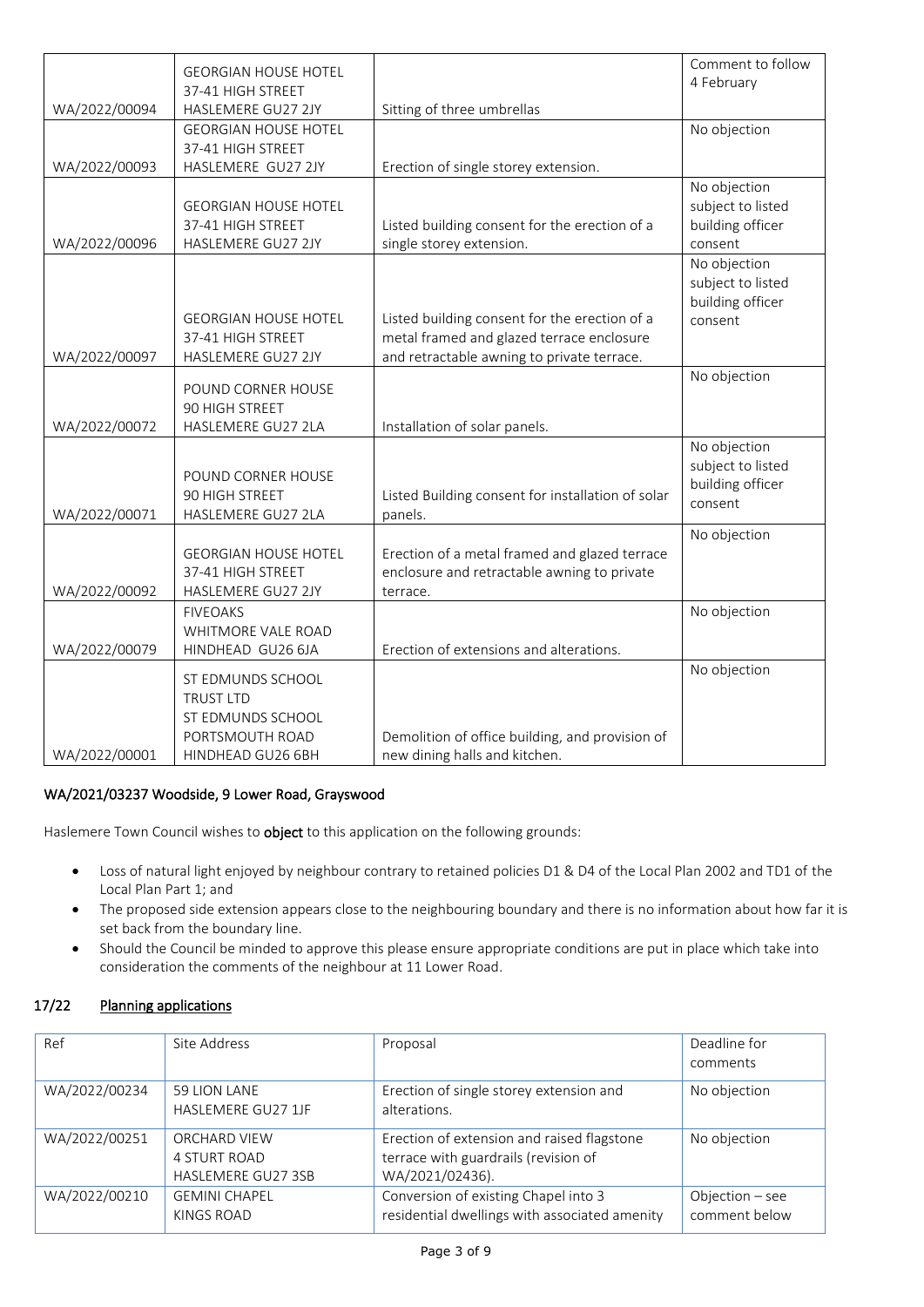|               | HASLEMERE<br><b>GU27 2QA</b>                                                    | space, refuse and cycle storage following<br>demolition of existing extension.                                                                                            |                                    |
|---------------|---------------------------------------------------------------------------------|---------------------------------------------------------------------------------------------------------------------------------------------------------------------------|------------------------------------|
| WA/2022/00302 | <b>HIGH TREES</b><br><b>FARNHAM LANE</b><br><b>HASLEMERE</b><br><b>GU27 1EU</b> | Erection of extension to roof and alterations<br>to provide additional habitable<br>accommodation together with erection of a<br>porch.                                   | No objection                       |
| WA/2022/00290 | ARDQUIN FINE ARTS LTD<br><b>15 JUNCTION PLACE</b><br>HASLEMERE GU27 1LE         | Erection of extensions and alterations to<br>provide 5 dwellings following demolition<br>existing single storey extension.                                                | Objection $-$ see<br>comment below |
| WA/2022/00281 | <b>STURT FARM BARN</b><br><b>STURT ROAD</b><br>HASLEMERE<br><b>GU27 3SE</b>     | Outline application with all matters reserved,<br>other than means of access, for the<br>demolition of existing garage and outbuildings<br>and development of 6 dwellings | No objection                       |
| WA/2022/00260 | <b>45 LOWER ROAD</b><br>GRAYSWOOD<br>HASLEMERE GU27 2DR                         | Erection of two storey extensions.                                                                                                                                        | No objection                       |
| WA/2022/00259 | 24 HIGH STREET<br><b>HASLEMERE GU27 2HJ</b>                                     | Consent to display one non-illuminated fascia<br>sign.                                                                                                                    | Objection $-$ see<br>comment below |
| WA/2022/00347 | <b>GRAYSWOOD BEECHES</b><br>HIGHERCOMBE ROAD<br>HASLEMERE<br><b>GU27 2LH</b>    | Certificate of Lawfulness under S192 for<br>erection of outbuilding for use as part garden<br>store and part garden room (revision of<br>WA/2021/02886).                  | No objection                       |

# 7.38pm Cllr Arrick arrives

| WA/2022/00307  | <b>IMBHAMS FARM</b><br><b>HOLDFAST LANE</b><br>HASLEMERE GU27 2EX                                       | Change of use of an agricultural field to a<br>mixed agricultural and outdoor recreation use<br>for residential camping, educational day<br>camps and rural activities. | No objection                     |
|----------------|---------------------------------------------------------------------------------------------------------|-------------------------------------------------------------------------------------------------------------------------------------------------------------------------|----------------------------------|
| WA/20221/03162 | Land at Tynley Wood (now<br>LAND CENTRE COORDINATES<br>485772 137420 CHURT ROAD<br><b>CHURT FARNHAM</b> | Erection of 2 dwellings and associated works                                                                                                                            | Objection - see<br>comment below |
| WA/2022/00091  | Land to the rear of<br>32 WEST STREET<br><b>HASLEMERE GU27 2AB</b>                                      | Conversion of the existing building to a two<br>bedroom dwelling.                                                                                                       | Objection - see<br>comment below |
| WA/2022/00094  | <b>GEORGIAN HOUSE HOTEL</b><br>37-41 HIGH STREET<br>HASLEMERE GU27 2JY                                  | Sitting of three umbrellas                                                                                                                                              | No objection                     |
| WA/2022/00159  | <b>DOWNLANDS</b><br><b>42 THE AVENUE</b><br>HASLEMERE GU27 1JT                                          | Erection of two storey extension, changes to<br>elevations and rear terrace (revision of<br>WA/2021/01157).                                                             | No objection                     |
| WA/2022/00117  | HUNTERS WOOD<br>LIPHOOK ROAD<br>HASLEMERE GU27 1PA                                                      | Erection of single storey extension, garage<br>extension and roof replacement.                                                                                          | No objection                     |
| WA/2022/00189  | <b>4 THE PADDOCK</b><br>HASLEMERE GU27 1HB                                                              | Erection of extensions and alterations                                                                                                                                  | No objection                     |
| NMA/2022/00186 | 21 UNDERWOOD ROAD<br>HASLEMERE GU27 1JQ                                                                 | Amendment to WA/2021/01567 - Change roof<br>from clay coloured shingles to slate tiles                                                                                  | No objection                     |
| WA/2022/00088  | <b>BLUE HILLS</b><br>THREE GATES LANE<br>HASLEMERE GU27 2ET                                             | Change of Use of land to residential use and<br>construction of a tennis court and associated<br>fencing                                                                | No objection                     |
| WA/2022/00106  | AMBERLEY<br>MIDHURST ROAD<br>HASLEMERE GU27 2NQ                                                         | Erection of extensions and alterations and<br>erection of detached garage with associated<br>works.                                                                     | No objection                     |
| WA/2022/00124  | FERNBANK<br>13 STOATLEY RISE<br>HASLEMERE<br><b>GU27 1AF</b>                                            | Erection of extension and alterations to<br>elevations, and alterations to roof including<br>hip to gable and dormer extensions with<br>associated works.               | No objection                     |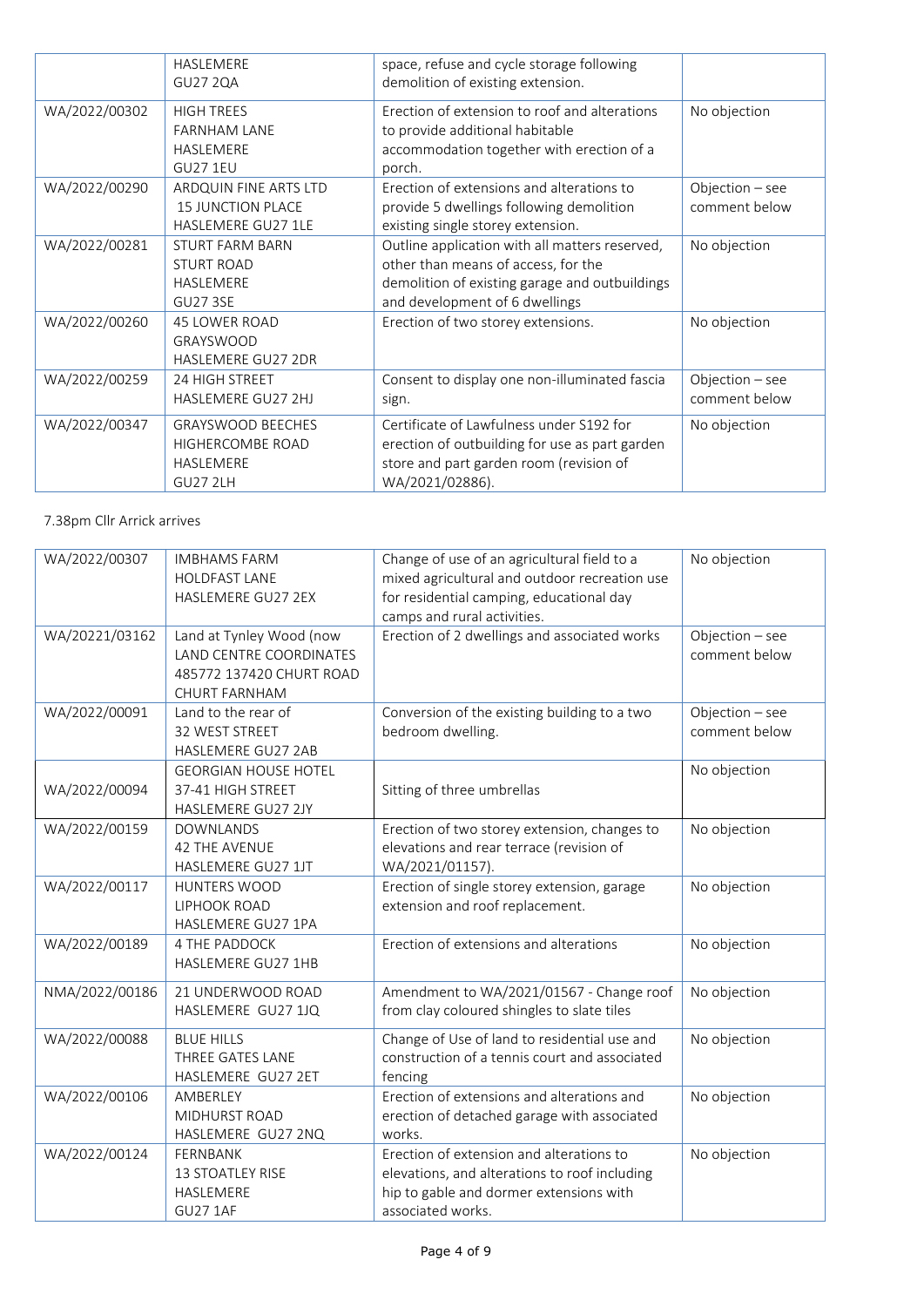| WA/2022/00139  | <b>BAMBERS</b>            | Erection of single-storey two bedroom           | Objection    |
|----------------|---------------------------|-------------------------------------------------|--------------|
|                | GRAYSWOOD ROAD            | dwelling with associated landscaping, parking   |              |
|                | HASLEMERE GU27 2BW        | and driveway.                                   |              |
| WA/2022/00152  | ROUNDABOUTS               | Erection of extensions and alterations.         | No objection |
|                | THREE GATES LANE          |                                                 |              |
|                | HASLEMERE GU27 2ET        |                                                 |              |
| WA/2022/00153  | ROUNDABOUTS               | Erection of garage following demolition of      | No objection |
|                | THREE GATES LANE          | existing garage.                                |              |
|                | HASLEMERE GU27 2ET        |                                                 |              |
| WA/2022/00190  | <b>14 SCOTLANDS CLOSE</b> | Erection of extensions and alterations          | No objection |
|                | HASLEMERE GU27 3AE        |                                                 |              |
|                |                           |                                                 |              |
| WA/2022/00150  | OAK VIEW COTTAGE          | Alterations to elevations, and extension and    | No objection |
|                | <b>CHURCH CLOSE</b>       | alterations to outbuilding to provide           |              |
|                | GRAYSWOOD                 | additional habitable accommodation following    |              |
|                | HASLEMERE                 | demolition of existing conservatory.            |              |
|                | <b>GU27 2DB</b>           |                                                 |              |
| NMA/2022/00169 | <b>DOWNSIDE</b>           | Amendment to WA/2021/02074 To change            | No objection |
|                | <b>TENNYSONS LANE</b>     | the material of the garage doors from           |              |
|                | HASLEMERE                 | matching existing (timber) to steel.            |              |
|                | GU27 3AF                  |                                                 |              |
| WA/2022/00151  | FOXWARREN, 2 DENBIGH      | Application under Section 73 to vary Condition  | No objection |
|                | ROAD, HASLEMERE GU27 3AP  | 1 of WA/2021/0169 to allow the increasing of    |              |
|                |                           | the pitched roof.                               |              |
| WA/2022/00115  | NODDON CHURT ROAD         | Erection of extensions and alterations.         | No objection |
|                | HINDHEAD GU26 6HY         |                                                 |              |
| WA/2022/00340  | 8 STURT ROAD              | Erection of raised decking and demolition of    | No objection |
|                | HASLEMERE GU27 3SB        | shed.                                           |              |
| WA/2022/00280  | PINEWOOD HALL             | Construction of detached garage following       | No objection |
|                | <b>FARNHAM LANE</b>       | demolition of curtilage structure and           |              |
|                | HASLEMERE GU27 1HE        | proposed formation of lean-to log store on      |              |
|                |                           | garage                                          |              |
| WA/2022/00312  | 19 WEYSPRINGS             | Single storey extension.                        | No objection |
|                | HASLEMERE GU27 1DF        |                                                 |              |
|                |                           |                                                 |              |
| WA/2022/00245  | <b>UPFOLD FARM</b>        | Listed building consent to waterproof cellar.   | No objection |
|                | <b>HIGH PITFOLD</b>       |                                                 |              |
|                | HINDHEAD GU26 6BN         |                                                 |              |
| WA/2022/00209  | <b>CORPORATE HOUSE</b>    | Change of Use of Ground Floor of existing       | No objection |
|                | KINGS ROAD INDUSTRIAL     | Industrial Unit to Members-Only Retail          |              |
|                | ESTATE HASLEMERE          | Warehouse (sui generis) of the Use Classes      |              |
|                | <b>GU27 2QH</b>           | Order 1987 (as amended).                        |              |
| WA/2022/00288  | WOOLMER HILL RECREATION   | Application under Regulation 3 for the          | No objection |
|                | <b>GROUND</b>             | construction of a Community 3G Football Turf    |              |
|                | <b>WOOLMER HILL ROAD</b>  | Pitch (FTP) with associated features, including |              |
|                | HASLEMERE                 | fencing, lighting, hardstanding and vehicular   |              |
|                |                           | access. Construction of new ground              |              |
|                |                           | maintenance and emergency vehicular access      |              |
|                |                           | to the Northern sports field following the      |              |
|                |                           | removal and replacement of an athletics store.  |              |
| WA/2022/00231  | <b>CHARTON DERBY ROAD</b> | Erection of a glasshouse.                       | No objection |
|                | HASLEMERE GU27 1BP        |                                                 |              |
| WA/2022/00250  | <b>MARINERS</b>           | Erection of extensions and alterations          | No objection |
|                | 88 PETWORTH ROAD          | following demolition of existing outbuildings.  |              |
|                | HASLEMERE GU27 3AU        |                                                 |              |
| WA/2022/00331  | <b>40 STOATLEY RISE</b>   | Erection of extensions and alterations          | No objection |
|                | HASLEMERE GU27 1AG        |                                                 |              |
| WA/2022/00308  | 7 POPES MEAD              | Erection of extension.                          | No objection |
|                | HASLEMERE GU27 2AR        |                                                 |              |
|                |                           |                                                 |              |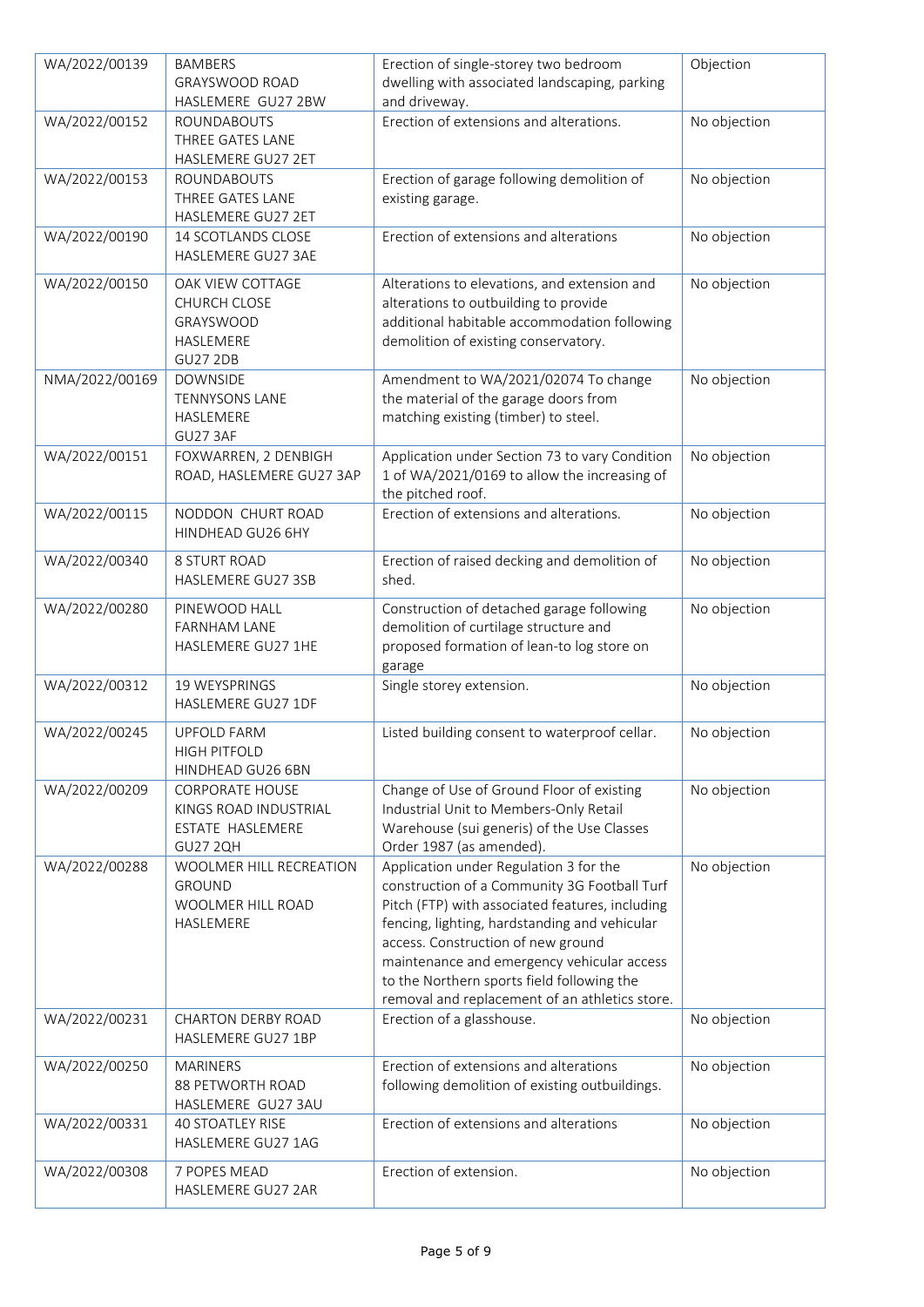| WA/2022/00303 | 24 HIGH STREET<br>HASLEMERE GU27 2HJ                                                       | Alterations to elevations.                                                                             | No objection                                       |
|---------------|--------------------------------------------------------------------------------------------|--------------------------------------------------------------------------------------------------------|----------------------------------------------------|
| WA/2022/00229 | DIDLICOTT 1 HILL ROAD<br>HINDHEAD GU26 6QN                                                 | Erection of extensions and alterations<br>following demolition of existing garage and<br>conservatory. | No objection                                       |
| WA/2022/00279 | <b>VINTAS</b><br><b>BEACON HILL ROAD</b><br>HINDHEAD GU26 6QD                              | Erection of extension and erection of<br>boundary fence following demolition of<br>existing wall.      | No objection                                       |
| WA/2022/00374 | MARWOOD HOUSE<br><b>15 THE AVENUE</b><br>HASLEMERE GU27 1JT                                | Erection of extensions, alterations and<br>associated works                                            | No objection                                       |
| WA/2022/00403 | SPRINGFIELD<br>28 WEYSPRINGS<br>HASLEMERE GU27 1DE                                         | Erection of outbuilding.                                                                               | No objection                                       |
| WA/2022/00366 | LONGDOWN HOUSE<br>HINDHEAD ROAD<br>HINDHEAD GU26 6BB                                       | Alterations to elevations with associated<br>works, and creation of new vehicular access.              | No objection                                       |
| WA/2022/00423 | <b>BORDER COTTAGE</b><br>LITTLE HAMMER LANE<br><b>BRAMSHOTT CHASE</b><br>HINDHEAD GU26 6BT | Erection of detached garage following<br>demolition of existing detached garage.                       | No objection                                       |
| WA/2022/00419 | <b>SANTIS</b><br>42 COURTS MOUNT RD<br>HASLEMERE GU27 2PP                                  | Erection of extensions and alterations.                                                                | No objection                                       |
| WA/2022/00431 | THE OLD MANSE<br>36 PETWORTH ROAD<br>HASLEMERE GU27 2HX                                    | Erection of a extension and alterations                                                                | No objection                                       |
| WA/2022/00395 | 14 GLENVILLE GARDENS<br>HINDHEAD GU26 6SX                                                  | Erection of extension.                                                                                 | No objection                                       |
| TM/2022/00375 | STONELANDS<br>TILFORD ROAD<br>HINDHEAD GU26 6RA                                            | APPLICATION FOR WORKS TO TREES SUBJECT<br>OF TREE PRESERVATION ORDER WA187                             | No objection<br>subject to tree<br>officer consent |

# WA/2022/00281 Sturt Farm Barn

Mr Ian Rhodes for the applicant addressed the committee in relation to this outline application. This is a windfall site at the periphery of the Sturt Farm development, utilising the new access. The application comprises 6 3-4 bed houses with parking on site.

The committee voted to offer no objection to the outline application but it wants to see buildings of quality design given they will be in the immediate vicinity of the Sturt Farm listed building. It felt the building line of the first unit was substantially different to the others and will need to be revisited. It also has concerns about water, sewerage and flooding and would expect the applicant to pay serious attention to these factors when it submits its further application.

# WA/2022/00210 Gemini Chapel, Kings Road, Haslemere

The committee voted to **object** to this application on the following grounds:

- The development fails to provide onsite parking or offer a suitable alternative, causing inconvenience to surrounding neighbours contrary to WBC parking guidelines 2013, retained polices D1 & D4 of the Local Plan 2002, TD1 of the Local Plan Part 1 and policy H7.1 of the Haslemere Neighbourhood Plan;
- The proposal represents overdevelopment of the site with no amenity space for future occupiers contrary to retained polices D1 & D4 of the Local Plan 2002, and TD1 of the Local Plan Part 1;
- Loss of privacy harming the amenities of the neighbouring occupiers contrary to retained polices D1 & D4 of the Local Plan 2002, TD1 of the Local Plan Part 1; and
- Loss of a local community building.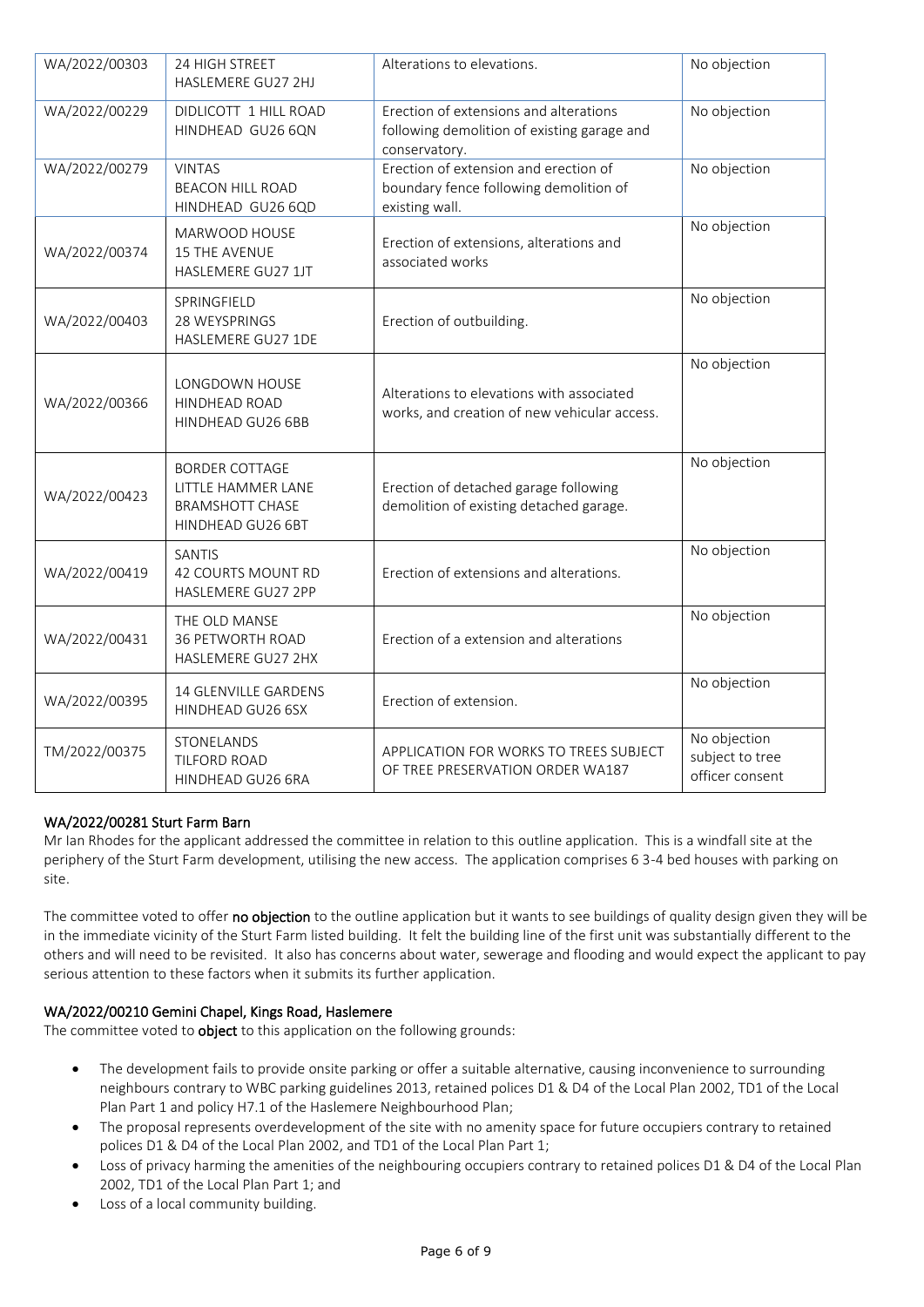# WA/2022/00259 24 High Street, Haslemere

The committee voted to **object** to this application on the following grounds:

• The proposed door colour is inappropriate to the sensitivity of the Haslemere Conservation Area. It neither preserves or enhances the character of the area or respects the fabric of the building and neighbouring shopfronts. Please refer to the Haslemere Design Statement (design guidelines for Haslemere Town and Conservation area & appendix 2 WBC's shop front policy), retained policy HE8 Local Plan 2002 and policy HA1 of the Local Plan 2002.

#### WA/2022/00290 15 Junction Place, Haslemere

The committee voted to **object** to this application on the following grounds:

- The development fails to provide onsite parking or offer a suitable alternative, causing inconvenience to surrounding neighbours contrary to WBC parking guidelines 2013, retained polices D1 & D4 of the Local Plan 2002, TD1 of the Local Plan Part 1 and policy H7.1 of the Haslemere Neighbourhood Plan. The neighbouring areas are already full of cars parking on the streets; and
- The proposal represents overdevelopment of the site contrary to retained polices D1 & D4 of the Local Plan 2002, and TD1 of the Local Plan Part 1.

# WA/2022/00307 Imbhams Farm, Holdfast Lane, Haslemere

The committee discussed this application as it affects land designated as AONB in the Green Belt. They felt the benefits outweighed the potential harm to the openness to the Green Belt in that it provides outdoor leisure facilities for young people. It voted to offer no objection to the application.

# WA/20221/03162 Land at Tynley Wood (now LAND CENTRE COORDINATES 485772 137420 CHURT ROAD CHURT FARNHAM

The committee voted to **object** to this application on the following grounds:

• The proposed site sits in an Area of Outstanding Natural Beauty outside the Neighbourhood Plan settlement boundary and is a greenfield site. Policy H1.3 of the Haslemere Neighbourhood Plan will only support applications for development outside the settlement boundary which otherwise conform with national and local planning policies.

# WA/2022/00091 Land to the rear of 32 West Street Haslemere

The committee discussed this application and voted to **object** to this application on the following grounds:

• The development fails to provide onsite parking or offer a suitable alternative, causing inconvenience to surrounding neighbours contrary to WBC parking guidelines 2013, retained polices D1 & D4 of the Local Plan 2002, TD1 of the Local Plan Part 1 and policy H7.1 of the Haslemere Neighbourhood Plan.

#### WA/2022/00139 Bambers, Grayswood Road, Haslemere

The committee reviewed the applications and voted to **object** to this application on the following grounds:

- It has concerns about access onto the A286 obstructing the free flow of traffic contrary to ST1 of the Local Plan Part 1 2018 and policy H7 of the Haslemere Neighbourhood Plan; and
- The proposal constitutes overdevelopment of the of the site which is out of keeping with, and detrimental to, the character of area and the amenity of neighbouring properties contrary to policy TD1 of the Local Plan Part 1 2018 and retained policies D1 & D4 of the Local Plan 2002.

The Chairman asked committee members to come to meetings having read the applications they wish to speak on as it was clear that not everyone does.

18/22 Decisions and Appeals

The list was noted.

- 19/22 Licencing application Co-op No objection.
- 20/22 Licencing application Dial House No objection.
- 21/22 South Downs National Park Authority Consultation No comment.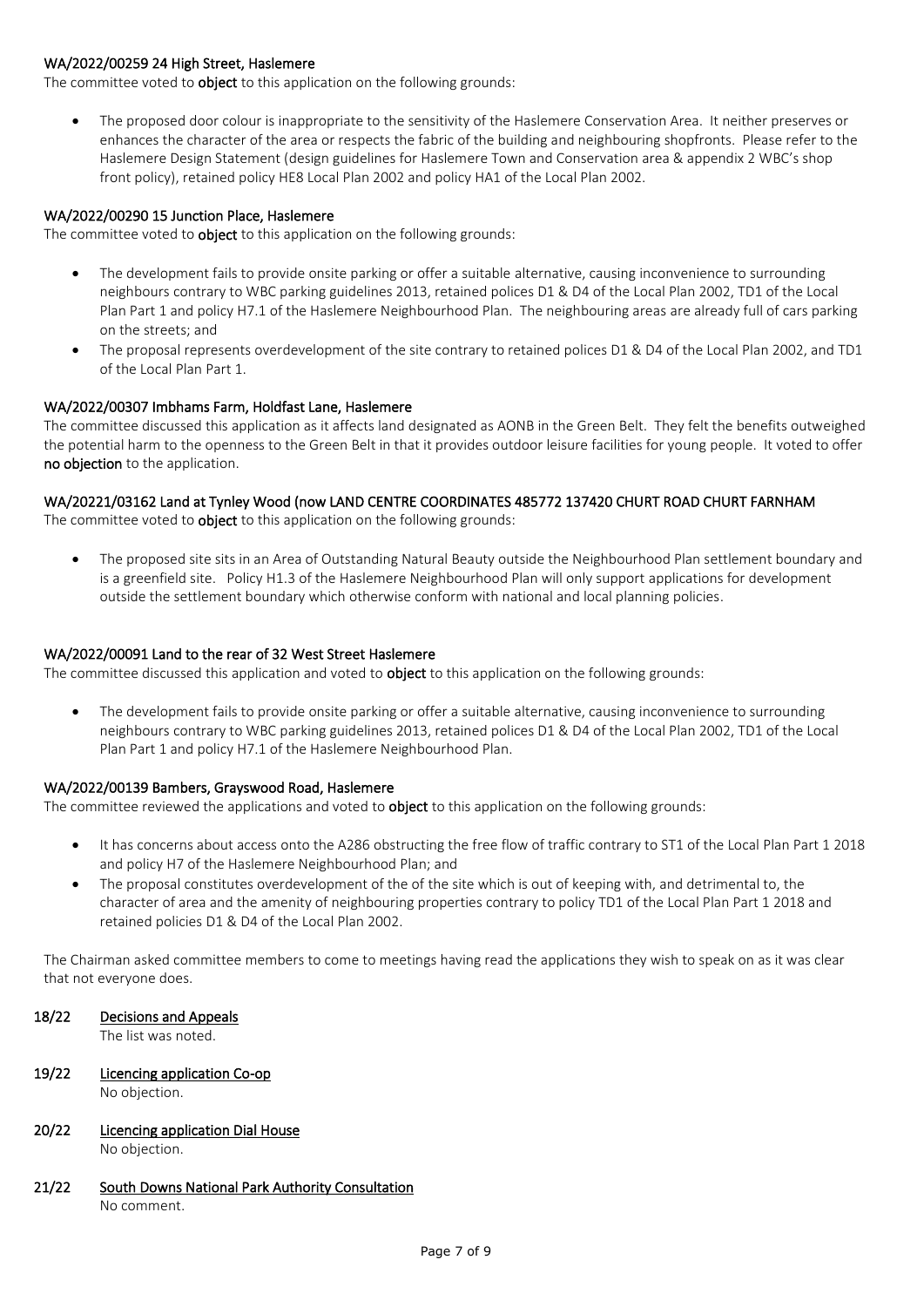# 22/22 Waverley Affordable Homes Delivery Strategy 2022-25 Consultation

No comment.

# 23/22 Highways Update

Cllr Robini is looking at the possibility of resurfacing Sturt Road once the development has completed. It was also suggested that Woolmer Hill is in poor condition and needs to be looked at.